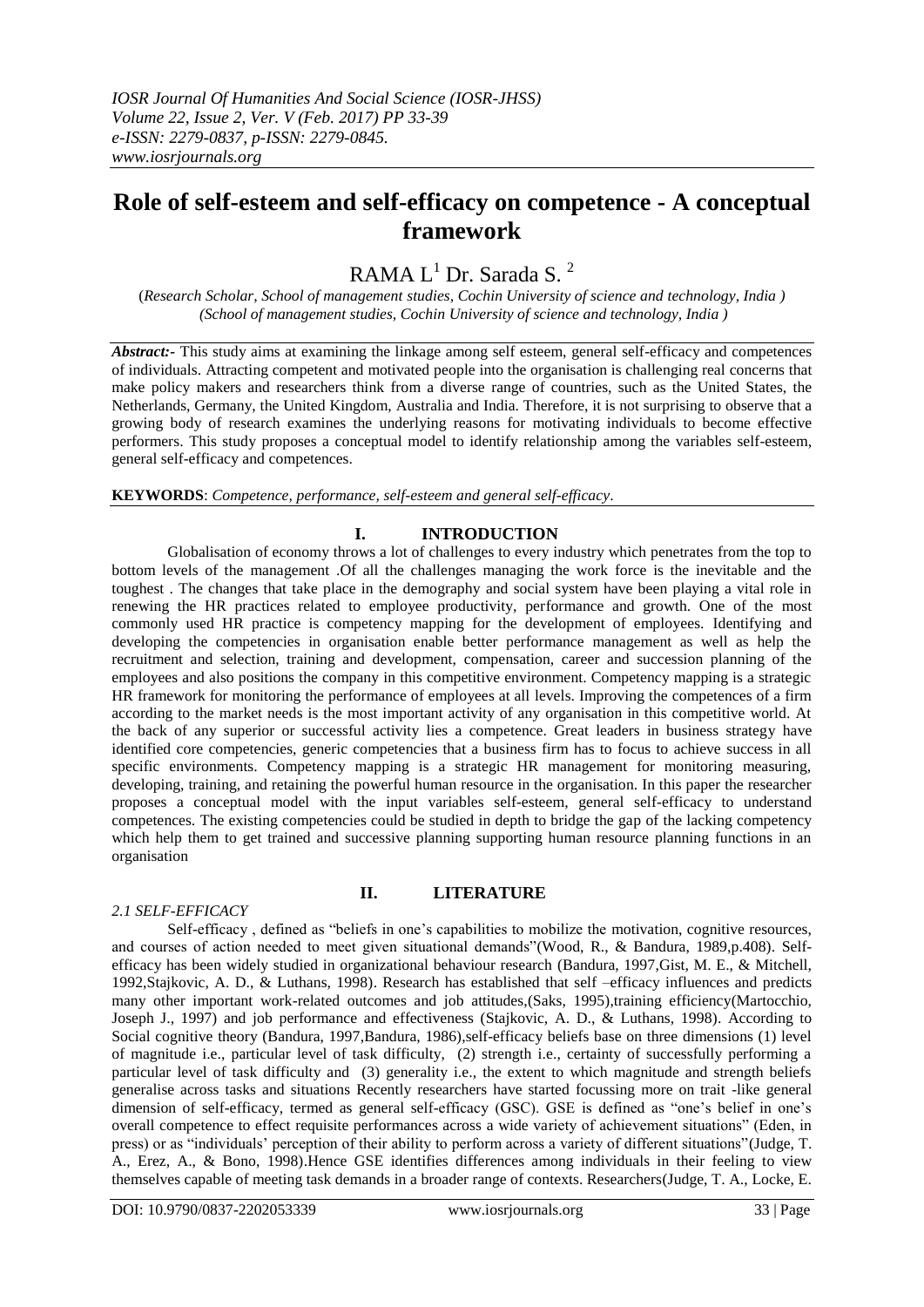A.,&Durham, 1997,Gardner, D. G., & Pierce, 1998) have identified that specific self efficacy is a motivational state and general self efficacy is a motivational trait. According to Eden Both GSC and specific self-efficacy (SSE) are beliefs about one's ability to achieve the desired outcomes but the construct differ in scope of application of the performance field. According to Eden,( 1988) GSE is more resistant to ephemeral influences than SSE. , GSE and SSE share the same antecedents such as actual experience, vicarious experience, verbal persuasion and psychological states.(Bandura, 1997b).The most powerful antecedent of GSE is the bundle of previous experiences. (Sherer, M.,&Adams, 1983:Shelton, 1990).Shelton (1990) proposed that GSC evolves over one's life span as an aggregated and accumulated successes and failures across different domains.GSE spreads across different task domains Bandura (1997) stated "Powerful mastery experiences that provide striking testimony to one's capacity to effect personal changes can also produce a *transformational restructuring of efficacy beliefs* that is manifested across diverse realms of functioning. Such personal triumphs serve as transforming experiences. What generalizes is the belief that one can mobilize whatever effort it takes to succeed in different undertakings". (p. 53) GSC contributes to accumulated successes, persistent positive vicarious experiences, verbal persuasion and psychological states in an individual. According to Judge et.al (1997), GSE relates to other self-evaluation constructs, including self-esteem, locus of control and neuroticism. Judge and colleagues have identified high correlations between GSE and self- esteem.(Judge, T. A., Bono, J. A.,&Locke, 2000).Chen, Gully and Eden have established that GSE is positively associated to need achievement and conscientiousness other motivational traits.(Chen, G., Gully, S.M., & Eden, 2001). GSE positively influences SSE across tasks and situations, especially to make an individual feel more efficacious across tasks and situations is the power and influence of GSE.(Eden, 2001)Bandura (1997) claimed that GSE measures "bear little or no relation either to efficacy beliefs related to particular activity domains [i.e., SSE] or to behavior" (p. 42).(Bandura, 1997). General self-efficacy (GSE) is the belief in one's competence to tackle novel tasks and to cope with adversity in a broad range of stressful or challenging encounters, as opposed to specific self-efficacy, which is constrained to a particular task at hand. This study based on social-cognitive theory of Bandura explores relations between GSE and the other psychological constructs from seven countries among 8796 respondents. A high positive association found between GSE and optimism, self-esteem and self-regulation. A negative association found between GSE and depression and anxiety.(Luszczynska, Gutiérrez‐ Doña, & Schwarzer, 2005)Self efficacy is defined as a quality that is effective in behaviours and individual's self judgment about himself regarding the capacity to organize necessary thing to carry out a performance and do it successfully (Bandura, 1997). Self efficacy has been explained as individual's expectations about himself regarding level of success when he faces a new situation (Tschannen-Moren and Woolfolk Hoy, 2001), student's level of success and ability to teach about positive behaviours occurring from behaviours (Kiremit, 2006)

#### *2.2 SELF-ESTEEM*

Morris Rosenberg (1965) and Social-learning theorists defined self-esteem in terms of a stable sense of personal worth or worthiness, measurable by self report testing. Nathaniel Branden (Branden, 1992) defined self-esteem as "the disposition of experiencing oneself as competent in coping with the basic challenges of life and as being worthy of happiness". This two-factor approach provides a balanced definition that seems to be capable of dealing with limits of defining Self-esteem primarily in terms of competence or worth alone. There are two components to Branden's definition. The first he calls self-efficacy: "confidence in the functioning of my mind, in my ability to think, understand, learn, choose, and make decisions; confidence in my ability to understand the facts of reality that fall within the sphere of my interests and needs; self-trust, self-reliance". The second is self-respect: "Self-respect means assurance of my value; an affirmative attitude towards my right to live and be happy; comfort in appropriately asserting my thoughts, wants and needs; the feeling that joy and fulfilment are my natural birthright". Branden's (1992) description of self esteem includes the following primary properties:

• Self-esteem as a basic human need.

• Self-esteem as an automatic and inevitable consequence of the sum of individuals' choices in using their consciousness.

• Something experienced as a part of, or background to, all of the individual's thoughts, feelings and actions. In his famous book, 'The power of self-esteem' Nathaniel Branden (1992) remarks that "self-esteem is the experience that we are appropriate to life and to the requirements of life. More specifically, self-esteem is :

1. Confidence in our ability to think and to cope with the basic challenges of life. 2. Confidence In our right to be happy, the feeling of being worthy, deserving, entitled to assert our needs and

wants and to enjoy the fruits of our efforts".

According to Blascovich, J., & Tomaka,( 1991) self-esteem refers to an individual's sense of his or her value or worth, or the extent to which a person values, approves of, appreciates, prizes, or likes him or herself. Branden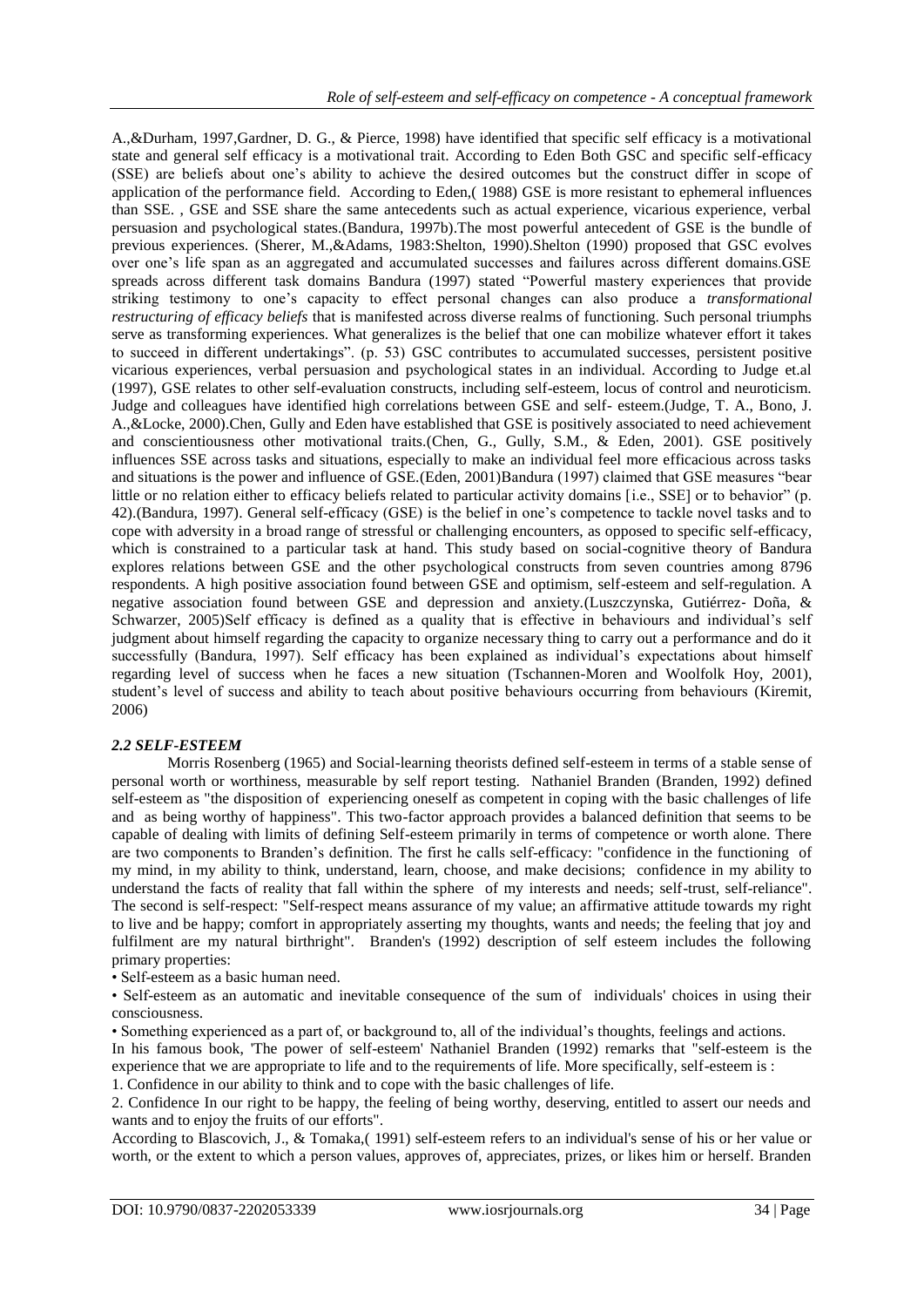points that "positive self-esteem is the immune system of the spirit, helping an individual face life problems and bounce back from adversity".(Branden, 1992)

―Self-esteem is how we value ourselves; it is how we perceive our value to the world and how valuable we think we are to others. Self-esteem affects our trust in others, our relationships, and our work – nearly every part of our lives. Positive self-esteem gives us the strength and flexibility to take charge of our lives and grow from our mistakes without the fear of rejection.

The outward signs of positive self-esteem:

- Confidence
- Self-direction
- Non-blaming behaviour
- An awareness of personal strengths
- An ability to make mistakes and learn from them
- An ability to accept mistakes from others
- Optimism
- An ability to solve problems
- An independent and cooperative attitude
- Feeling comfortable with a wide range of emotions
- An ability to trust others
- A good sense of personal limitations
- Good self-care
- The ability to say no

Low self-esteem is a debilitating condition that keeps individuals from realizing their full potential. A person feels unworthy, incapable, and incompetent to live if he possess low self-esteem. In fact, because the person with low self-esteem feels so poorly about him or herself, these feelings may actually cause the person's continued low self-esteem.

The signs of low self-esteem:

- Negative view of life
- Perfectionist attitude
- Mistrusting others even those who show signs of affection
- Blaming behavior
- Fear of taking risks
- Feelings of being unloved and unlovable
- Dependence letting others make decisions
- Fear of being ridiculed"

There are various studies found in literature which links the concept of self esteem to motivation, performance, stress, workplace, outcome, happiness, mental well being, competence and leadership of individuals and teams in an organization. This study relates the linkages between self esteem and teacher competence. Only competent individuals result in superior work performance and job effectiveness. High level of self esteem always relates to positive superior performance in the organization settings and vice versa.(Korman, 1970). Individuals who are more adaptive to the situational needs behave according to the feedbacks of the work setup, possess low self esteem. These individuals think and feel what others think about them.(Brockner, 1988) Researchers had established mixed results supporting direct and indirect relationships between self esteem and job performance. (Carson, K. D., Carson, P. P., Lanford, H., & Roe, 1997, Strauss, 2005,Erez, A., & Judge, 2001,Gardner, D. G., & Pierce, 1998). The survey results of 40 studies were collated by Judge and Bono which consisted of 5000 participants established a weak positive relationship between self esteem and performance. Competence is the threshold of job performance and job effectiveness. In the teacher context, very few studies have been found with reference to teacher competence in higher education. This chapter gives some important glimpses and findings from review of literature reporting the linkage between self esteem and teacher competence of individuals directly or indirectly.( Bono, J. E., & Judge, 2003) Individuals who score on low self esteem always depend on others approving them on the positive note. They are more influenced by external fluctuations, low degree of interpersonal relationships. The most important research finding is that the low self esteemed individuals can be trained to reach the high score on self esteem in their lives, so that they are benefitted to enhance their self concept through training interventions.(Robbins, 2001)

## *2.3 COMPETENCE*

Competence was first introduced and assessed by McClelland in 1970s, competencies, or individual characteristics, are identified as predictors of employee successful performance. Equal importance was given for individual's academic aptitude ,knowledge and skill content .(McClelland, 1973,Schley, D. G., Lucia, A. D., & Lepsinger, 1999). A competency is a capability of applying knowledge, skills, abilities, behaviours, and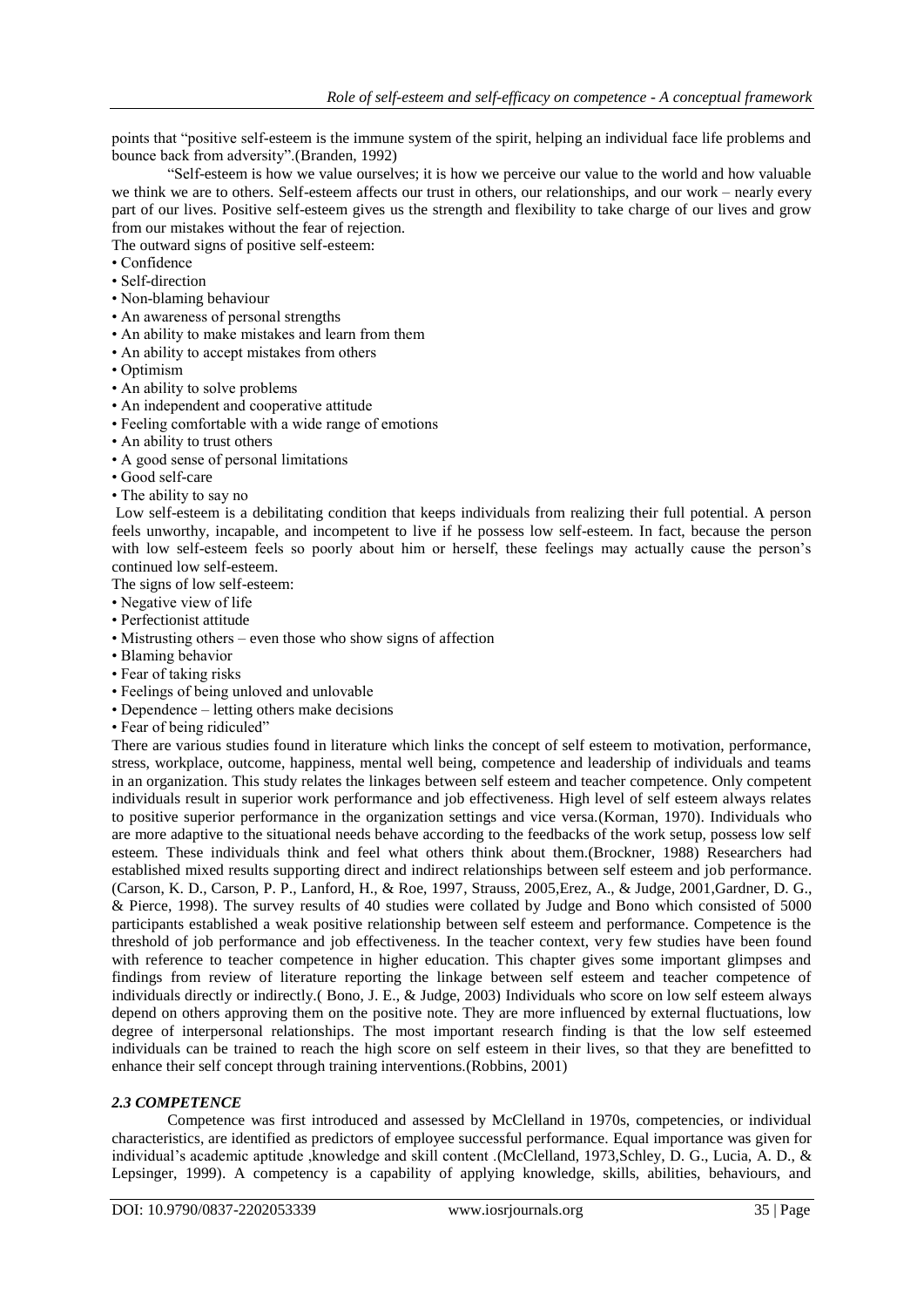personal characteristics to successfully perform critical work task, specific functions, or operate in a given role or position. The attributes of personal characteristics are mental, intellectual, cognitive, social, emotional, attitudinal, physical and psychomotor attributes necessary to perform.(Boyatzis, 1982,Dubois 1993.Schley, D. G., Lucia, A. D., & Lepsinger, 1999). Boyatis (1982) and Fogg (1999) Included both internal and external constraints, environments and relationships related to occupation. In short competences are specific personal qualities that are "causally relates to effective / superior performance" (Boyatis 1982). According to the authors (Verma, Sarita and Paterson, Margo and Medves, 2006) "competencies in education create an environment that fosters empowerment, accountability, and performance evaluation, which is consistent and equitable. The acquisition of competencies can be through talent, experience, or training." Barr (1998) gives the following examples of collaborative competencies: "Describe one's roles and responsibilities clearly to other professions. Recognize and observe the constraints of one's role, responsibilities and competence, yet perceive needs in a wider framework. Recognize and respect the roles, responsibilities and competence of other professions in relation to one's own. Work with other professions to effect change and resolve conflict in the provision of care and treatment. Work with others to assess, plan, provide and review care for individual patients. Tolerate differences understandings and shortcomings in other professions. Facilitate inter-professional case conferences, team meetings."

#### *2.3.1 What is competency?*

A competency is an underlying characteristic of an individual that is related to effective performance in a job or situation.

Competency: A person-related concept that refers to the dimension of behaviour lying behind competent performer.



**Central and Surface Competencies-Iceberg Model**

#### **Source: Spencer, L. M. JR. & Spencer, S. M., Competence at Work: Model for Superior Performance, John Wiley & Sons.**

Competencies include the collection of success factors necessary for achieving important results in a specific job or work role in a particular organization. Success factors are combinations of knowledge, skills, and attributes (referred as "KSA's") those are described in terms of specific behaviours, and are demonstrated by superior performers in those jobs or work roles. Attributes include personal characteristics, traits, motives, values or ways of thinking that impact an individual's behaviour. Competence is a standard requirement for an individual to properly perform a specific job. It consists of knowledge, skills and behaviour used in such a way to improve performance. In general, competence is the state or quality of being adequately or well qualified, having the ability to perform a specific role. Management competency includes the traits of systems thinking and emotional intelligence, and skills in influence and negotiation. A person possesses a competence as long as the skills, abilities, and knowledge that constitute that competence are a part of them, enabling the person to perform effective action within a certain workplace environment. The competencies have five characteristics, they are

Motives: Things a person consistently thinks about or wants that cause action, motives drive, direct and select behaviour towards certain actions. Traits: Physical characteristics and consistent responses to situations. Self Concept: A person's attitude value or self image. Knowledge: Information a person has in a specific work area Skill: The ability to perform certain mental or physical tasks. The four general competences are relation competence, learning competence and change competence.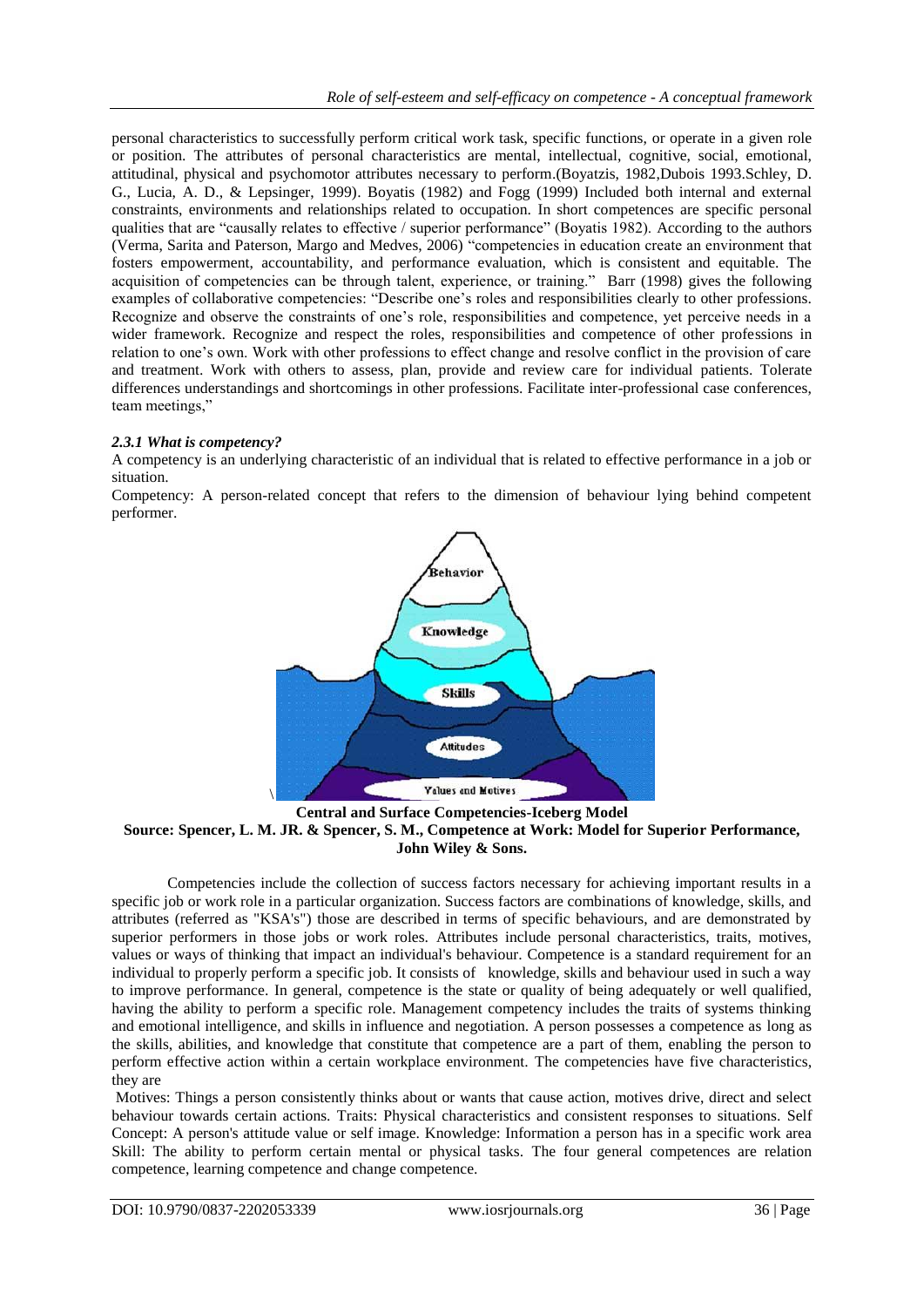#### Types of Competencies

1. Organizational competencies — unique factors that make an organization competitive

2. Job/Role competencies—things an individual must demonstrate to be effective in a job, role, function, task, or duty, an organizational level, or in the entire organization.

3. Personal competencies—aspects of an individual that imply a level of skill, achievement, or output

#### *2.3.2 Managerial Competency*

Competencies are considered essential for staff with managerial responsibility in any service or program area, including directors and senior posts. Some managerial competencies could be more relevant for specific occupations, however they are applied horizontally across the Organization, i.e. analysis and decisionmaking, team leadership, change management, etc.

#### *2.3.3 Generic Competencies*

Competencies are considered essential for all staff, regardless of their function or level, i.e. communication, program execution, processing tools, linguistic, etc.

#### *2.3.4Technical/Functional Competencies*

Specific competencies which are considered essential to perform any job in the Organization within a defined technical or functional area of work, i.e. environmental management, industrial process sectors, investment management, finance and administration, human resource management, etc.

#### *2.3.5Competency Mapping*

Competency mapping is the process of identifying the key in an individual that are the most critical to succeed in a work role or situation. It also identifies the key competencies for a particular position in an organisation and then and then using it for job-evaluation, recruitment, training and development, performance management, succession planning etc., Success of any **o**rganisation depends on identifying its strengths and weakness. Competency mapping is a process through which one assesses and determines one's strengths as an individual worker and in some cases, as part of an organization. It generally examines two areas emotional intelligence or emotional quotient (EQ), and strengths of the individual in areas like team structure, leadership, and decision-making. Large organizations frequently employ some form of competency mapping to understand how to most effectively employ the competencies of strengths of workers. They may also use competency mapping to analyze the combination of strengths in different workers to produce the most effective teams and the highest quality work. Effectiveness for an organisation is the summation of the competencies such as gap analysis, role clarity, selection, potential identification growth plans, succession planning, restructuring and inventory of competitions for future planning.

*1. CONCEPTUAL FRAME WORK*



The following are the proposed objectives

1) To study the relationship between competence and self esteem.

2) To study the relationship between competence and general self efficacy.

3) To study the relationship between self esteem and general self efficacy.

## **III. DISCUSSIONS**

From the above literature its evident that self-esteem and general self-efficacy are very important input variables for competence which is the threshold of performance. The literature showed the importance of selfesteem and general self-efficacy in an individual which are directly connected with superior performance hence linked with competence of the individual. From the literature it is so evident that the relationship between selfesteem with competence and general self-efficacy with competence are not found which throws gap for further research to be done in establishing these relationships. Hence general self efficacy is linked to all the human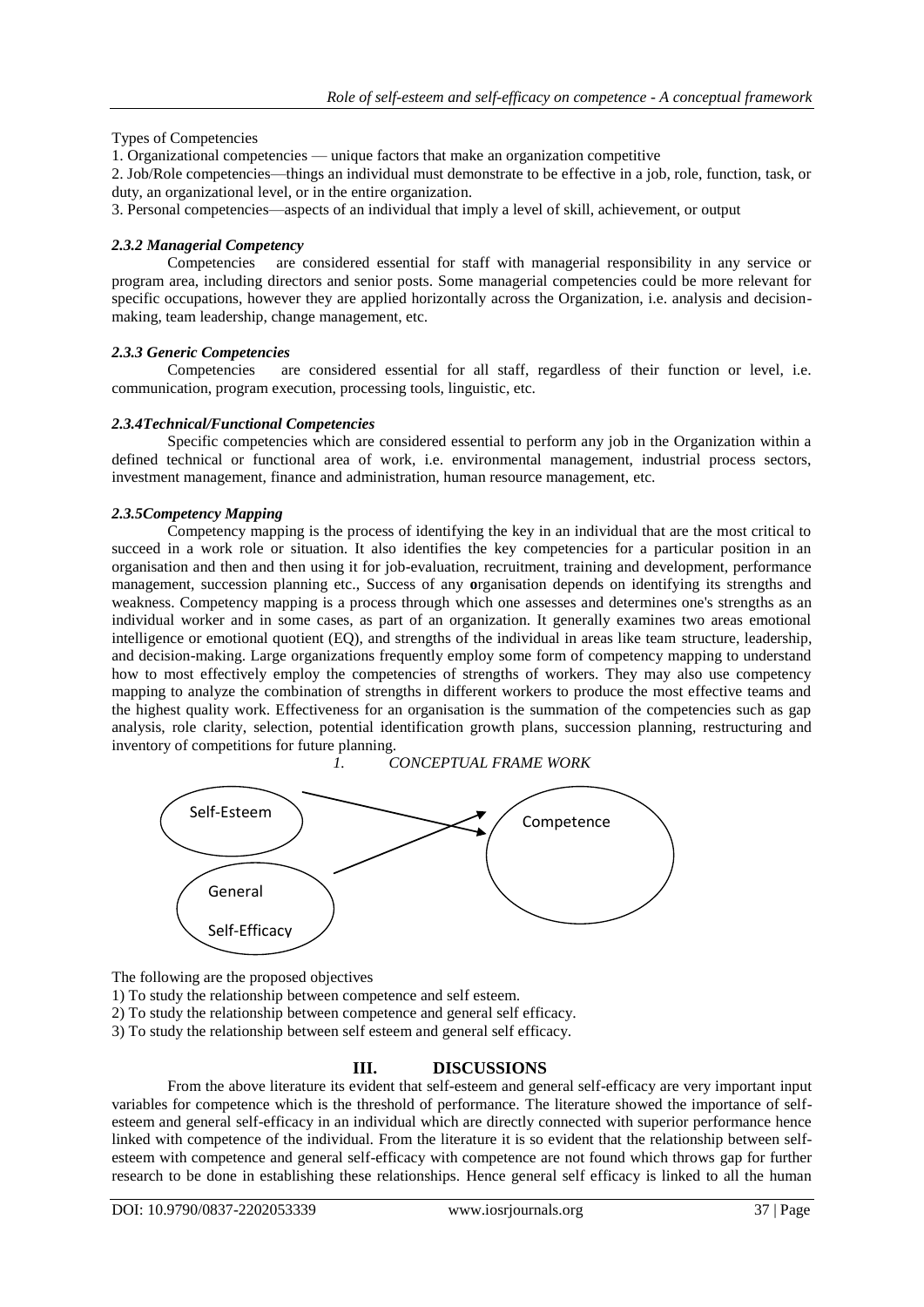functioning domains in literature. Hence becomes very important input aspect to study competence in an individual. Similarly self-esteem also proves the self worthiness of an individual which is also linked with positive aspects to enhance competence. Hence self-esteem and general self-efficacy determines competence and enhances performance in an individual. This study becomes very important to academic view point and practical aspects. This would help the human resource department to undertake training programmes to enhance general self-efficacy and self-esteem to train the individuals to become more competent in their domains through development activities. This study further helps in mapping competencies for the job specific domains and levels. High general self-efficacy and self-esteem drives a person to become competent to result in remarkable performance.

#### **IV. CONCLUSIONS**

This study helps in understanding different dimensions of competence of employees in an organisation. It may help in involving appropriate selection process of employees. lt may provide more awareness regarding career competence which leads to career growth. It may be possible to set performance standards for the employees. It may enhance the competitive position in the quality of organisation. The competence framework applied in organisation may help linkage between employee development and human resource management. Understanding competence helps in improving the performance standards of the employees and hence increases the competitive position of the organisation in the market. This also helps in retaining the superior performers who are a real asset to any organisation. Moreover this study helps in competency mapping which is a dire need in this present times for any organisation. Identifying the competencies of a job enhances the values for the organisation. Competency profiling helps in identifying the superior performers and hence helps in training the other below average employees in an organisation. This helps in training and successive planning at the organisation level. This study helps for mapping identified competencies for training and successive planning in human resource functions of an organisation.

#### **REFERENCE**

- [1] Wood, R., & Bandura, A. (1989). (1989). Impact of conceptions of ability on self-regulatory mechanisms and complex decision making. *Journal of Personality and Social Psychology, 56(3), 407.*, *56*(3), 407.
- [2] Bandura, A. (1997). (1997b). *Self-efficacy: The exercise of control.*
- [3] Gist, M. E., & Mitchell, T. R. (1992). Self-efficacy: A theoretical analysis of its determinants and malleability. *Academy of Management Review, 17*(2), 183–211.
- [4] Saks, A. M. (1995). Longitudinal field investigation of the moderating and mediating effects of selfefficacy on the relationship between training and newcomer adjustment. *Journal of Applied Psychology, 80(2), 211.*, *80*(2), 211.
- [5] Martocchio, Joseph J., and T. A. J. (1997). Relationship between conscientiousness and learning in employee training: mediating influences of self-deception and self-efficacy. *" Journal of Applied Psychology*, *82*(5), 764.
- [6] Stajkovic, A. D., & Luthans, F. (1998). Self-efficacy and work-related performance A meta-analysis. *Psychological Bulletin*, *124*(2), 240.
- [7] Bandura, A. (1986). *Social foundations of thought and action: A social cognitive theory.* Englewood Cliffs, NJ: Prentice Hal
- [8] Judge, T. A., Erez, A., & Bono, J. E. (1998). The power of being positive: The relation between positive self-concept and job performance. *Human Performance, 11(2-3), 167-187.*, *11*(2–3), 167–187.
- [9] Judge, T. A., Locke, E. A.,&Durham, C. C. (1997). The dispositional causes of job satisfaction: A core evaluations approach. *Research in Organizational Behavior*, *19*, 151–188.
- [10] Eden, D. (1988). Pygmalion, goal setting, and expectancy: Compatible ways to raise productivity. *Academy of Management Review, 13, 639-652.*, *13*, 639–652.
- [11] Sherer, M.,&Adams, C. H. (1983). Construct validation of the Self-Efficacy Scale. *Psychological Reports*, *53*, 899–902.
- [12] Shelton, S. H. (1990). Developing the construct of general self-efficacy. *Psychological Reports, 66*, 987– 994
- [13] Judge, T. A., Bono, J. A.,&Locke, E. A. (2000). Personality and job satisfaction: The mediating role of job characteristics. *Journal of Applied Psychology, 85*, 237–249.
- [14] Tschannen-Moran, Megan and Hoy, A. W. (2001). Teacher efficacy: Capturing an elusive construct. *Teaching and Teacher Education*, *17*(7), 783–805.
- [15] Kiremit, H. (2006). Preservice science teachers' self efficacy beliefs in teaching biology. *Unpublished Master Thesis), {\.I}zmir: Dokuz Eyl{"u}l University*.
- [16] Rosenberg, M. (1965). *Society and the adolescent self-image*. *Princeton, NJ: Princeton university press.* (Vol. 11).